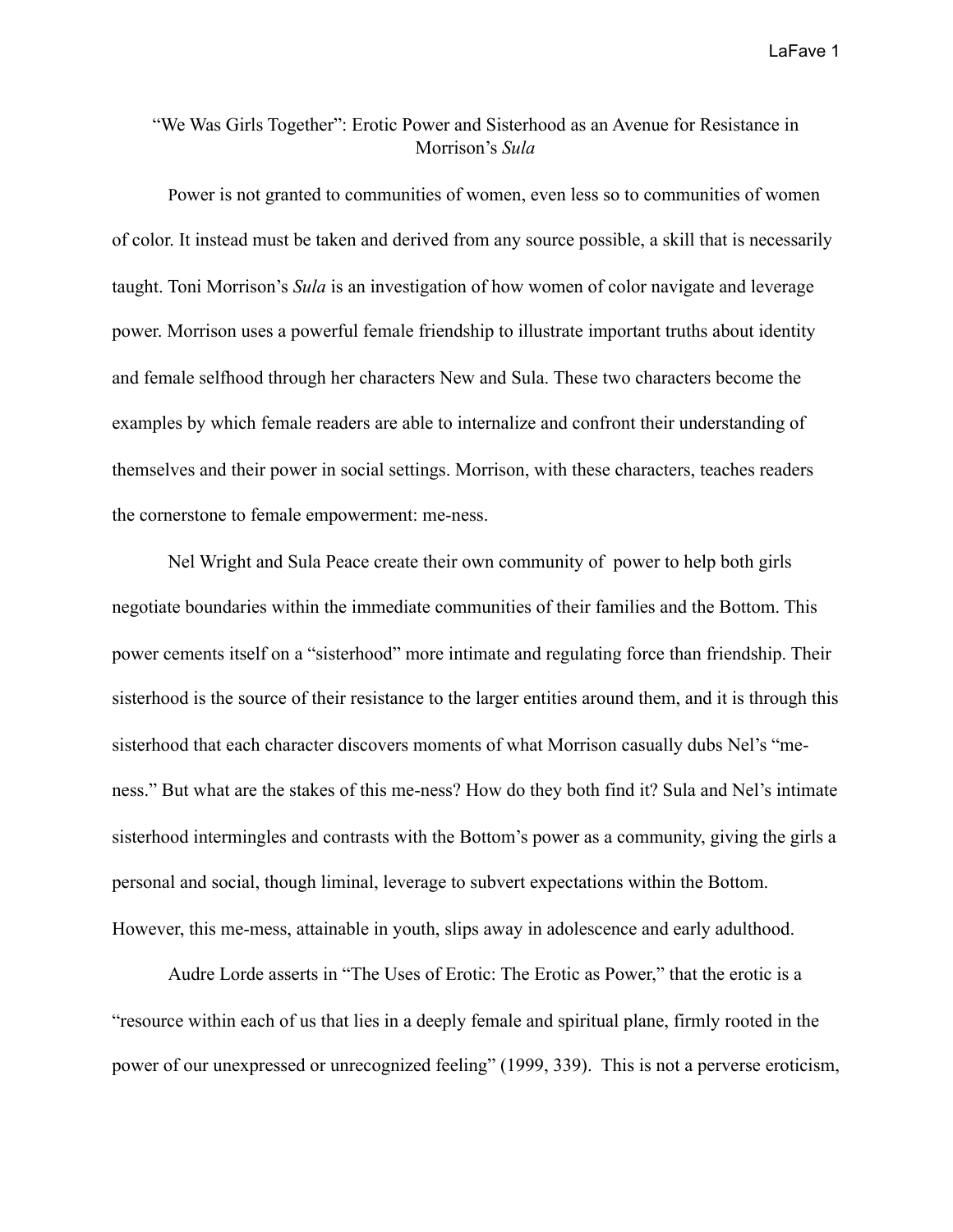one devoid of all emotions, purely physical, and deemed pornographic. Rather, the erotic is a means to personal joy, a me-ness. It is "an assertion of the lifeforce of women" that is discouraged because of its inherent power to transform the way women think about themselves and others (1999, 343). This erotic power forms an intimacy between women through their innate understanding of the erotic which then leads to an understanding of the self—a sisterhood leading to a personal understanding. Once the erotic has been realized, women begin attempting to find that feeling in daily life. They look for this intimacy in their relationships, which can only be obtained in homosocial relationships between women. This "creative power and harmony," can only be understood within the realm of "woman." Thus, this erotic power, by its alignment to the female, is resistance.

As both Nel and Sula come to understand their connection and contrast with the community of the Bottom—and as both had previously realized they were neither male nor white and thus in a place of less social power—they enter into their first authentic relationship. Sula and Nel are able to find "in each other's eyes the intimacy" they were looking for (Morrison 2004, 52). This intimacy reflects what Lorde denotes as an inherent human need: "the need for sharing deep feeling" (1993, 342). The two girls are now equipped with a companion who they share their intimate feelings and "passions of love, in its deepest meanings" (Lorde 1993, 341). This emotional and erotic bond gives rise to an understanding of self and entrance into an authentic relationship, bringing a more personal understanding.

The me-ness that Morrison creates for these characters is more intimate than autonomy and ever vital to blooming adolescence. This me-ness acknowledges a collective experience that also allows space for individuality. That is not to say, however, that me-ness is singularly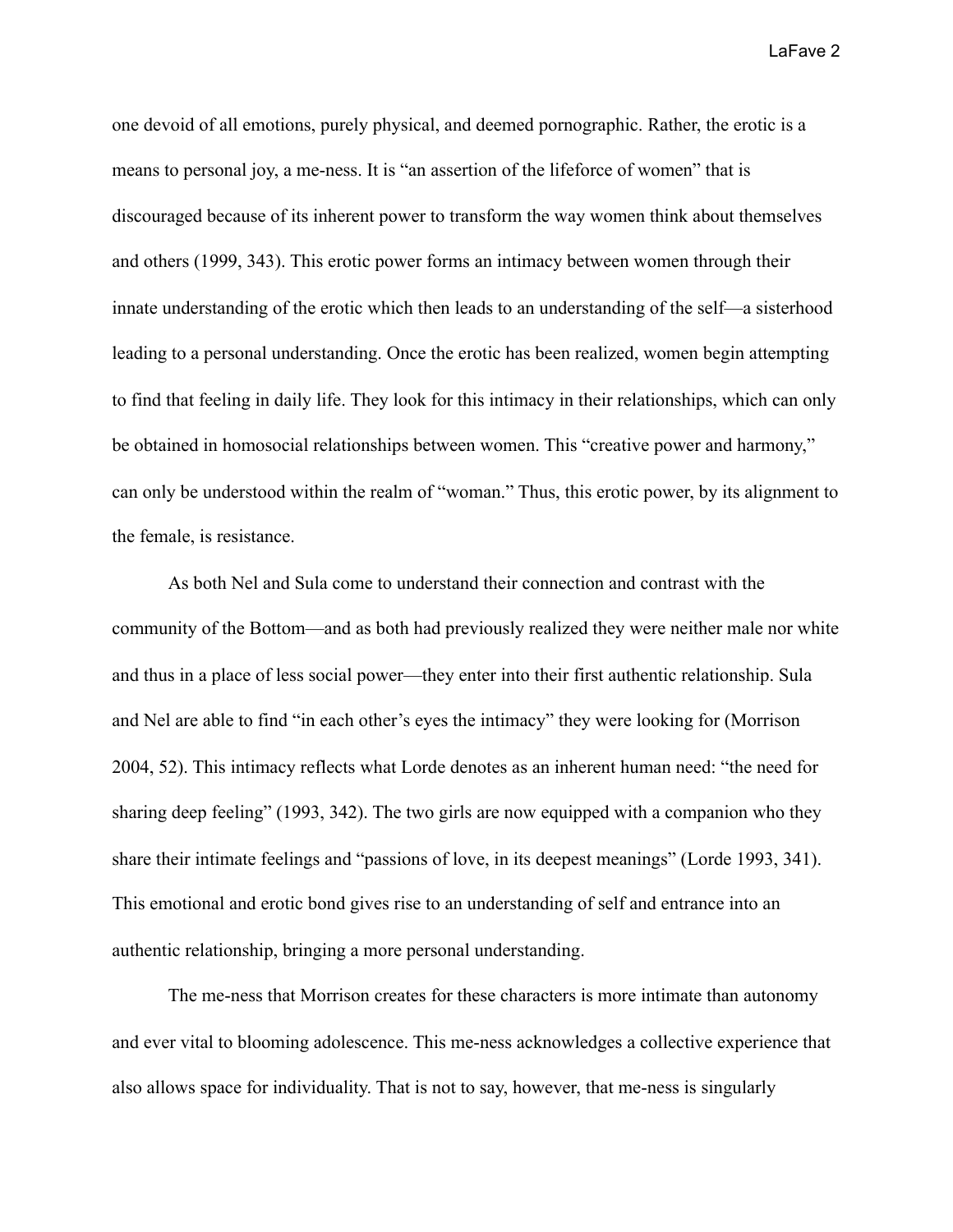isolated. Me-ness encompasses all of the girls' experiences, which lie in a space that is neither white nor male. Thus, the creation of me-ness mandates autonomy and intersectionality. Me-ness exists in a space beyond the simple power to make autonomous decisions. Me-ness acknowledges the intimacy of sisterhood while asserting personhood without being selfish. Fetter argues that *Sula* plays into "ongoing blind spots in feminism" including the "early erasures of difference and insistence on sameness" which make it impossible for each girl to see the other as separate from themselves (2015, 40). This mutual connection creates—rather than destroys, as Fetter would argue—a sense of self. Conflicts within their relationship encourage each character to embrace the me-ness of black womanhood rather than erasing a sense of self. Through the power of the erotic, Sula and Nel gain a connection to each other and their. Me-ness, then, is an innocent unifying space that allows for each girl to see themselves through their understanding of the other. This conception of self through the understanding of another is created by, and accounts for, Sula and Nel's existence as foiled characters. As one character is understood through her interactions with other characters, so each woman is understood through their interaction with other women.

Nel's first moment of utilizing her power is in choosing to be friends with Sula—it is in the same moment that Nel decides "I'm me. I'm not their daughter. I'm not Nel. I'm me" (Morrison 2004, 28). This vocalization of self gives Nel power and a sense of purpose. Is is within this moment that Nel begins to imagine herself outside of her mother's expectations and develop the new goal of being "wonderful." It is not explained what "wonderful" entails, aside from Nel's desire to leave the city of Medallion, but it is inconsequential. It is the desire itself, not the details of said desire, that inspire Nel's power. This me-ness, as Morrison calls it, grants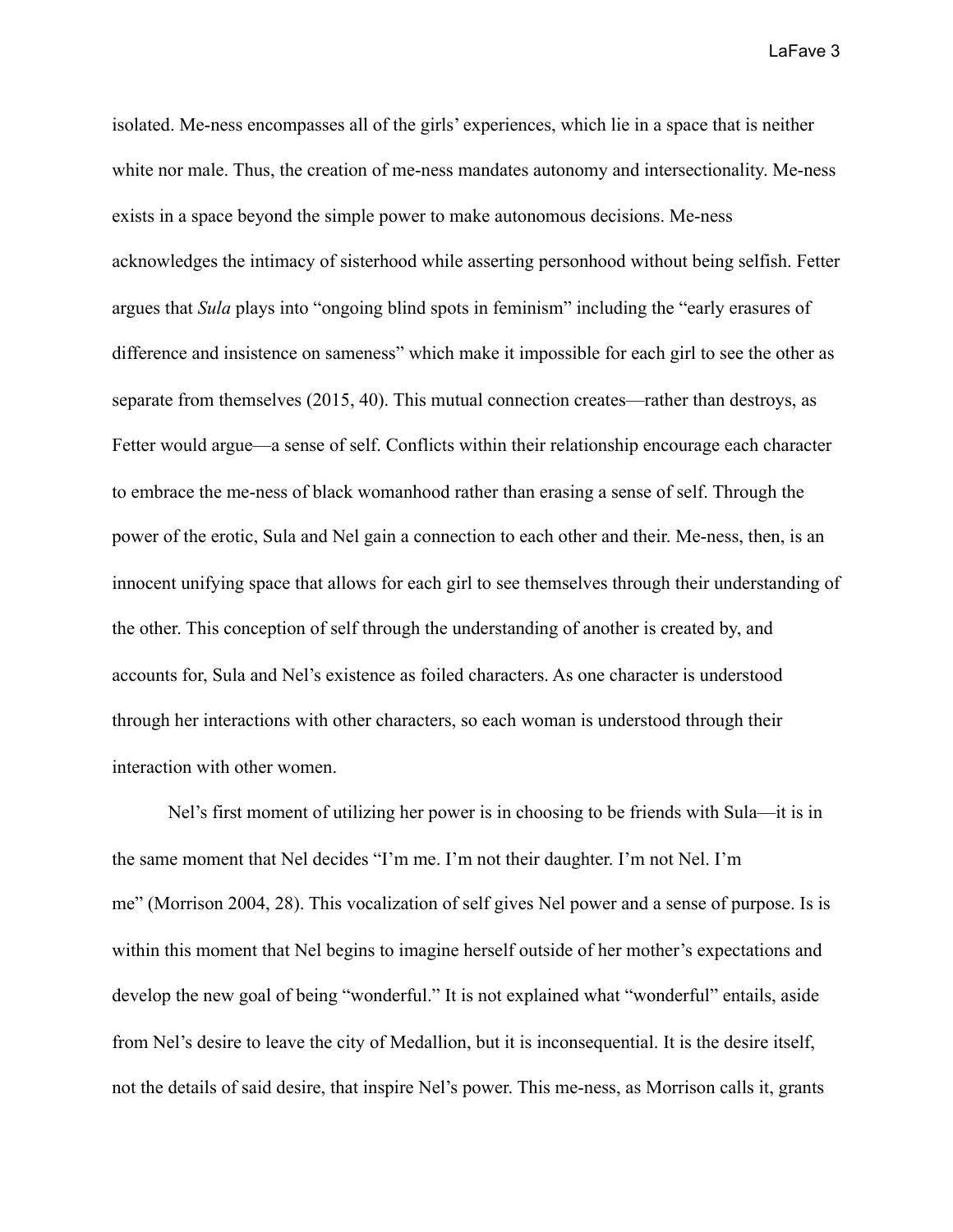Nel the understanding and power to choose her own companion in Sula "in spite of her mother" (2004, 29). This decision acts as a form of resistance from her mother's manipulation; it is the her actualization of self.

As children, the sisterhood—the identity together—created a line of defense to protect against threats such as mothers and schoolyard boys. As the two began to mature, Nel, who never quarreled with Sula over boys, began to rejoice in the "new feeling of being needed by someone who saw her singly" (Morrison 2004, 84). This is the initial split from the intimate friendship of the two women and, while it appeared to be the natural progression of things, Nel's search for self merely caused her to relocate her dependency. So, while Nel imagines that she is separating herself from Sula and creating a new identity, Jude sees their marriage as a moment where Nel becomes one with him. This assumption that Nel will become one with Jude in marriage dislocates her me-ness with the same methods Morrison has seen in real life. It is the same way that women lose their selfhood daily.

Later, in Sula's search for a connection outside of Nel, sex became her way of creating a personal power through which she may interpret her me-ness. Sula enters an emotional intimacy with herself after each intimate moment with men. Sula resists the conceptions of sex for pleasure, marriage, or procreation, using it instead to enter into a "postcoital privateness in which she met herself, welcomed herself, and joined herself in matchless harmony" (Morrison 2004, 123). In these moments, Sula, unlike her mother, is able to scrutinize the "beginnings of our sense of self and the chaos of our strongest feelings," especially those feelings of loneliness (Lorde 1993, 340). Sula's use of the sexually erotic is an attempt to find actualized feelings of personhood, to force them to the forefront. Yet these moments are not comforting as me-ness is.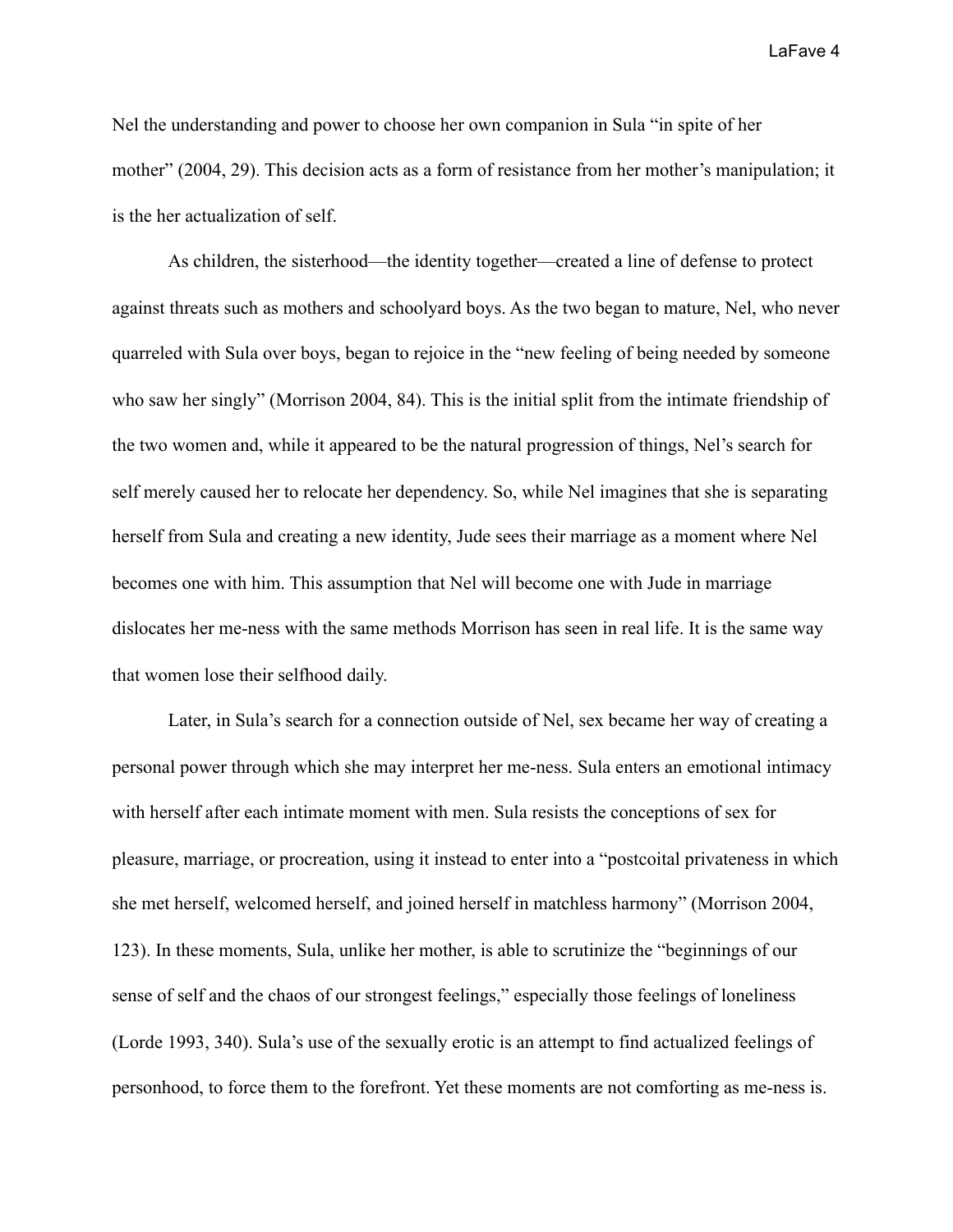Sula's betrayal of Nel in their adult life is shattering, not because Nel misses her husband but, rather, because it distances Nel from the person with whom she shared the most intimacy: Sula. Even in adulthood, Nel was the only person Sula was pleased to please, an honor no man ever earns from Sula. By disregarding their intimate relationship, Sula and Nel unknowingly deserting the connection that has formed their independent-yet-collective understanding of selves. This desertion causes both women to search for themselves and a similar zenith of intimacy in places and partners that fail. The ultimate experience of seeing another human in the same vein that one understands themselves has happened for Sula. Since her girlhood with Nel she has connected on the most basic, vital part of her being to another woman who could fully conceive and encourage her. Sula and Nel search for this intimacy in men for years without realizing that it was actualized already.

Morrison makes sisterhood the cornerstone of female development; it is the vessel for me-ness. Sula only searches for intimacy with men in the absence of her connection with Nel. Sula is looking for a partnership that matches her previous sisterhood, complete with it's open sharing of ideas. Morrison describes Sula's "real pleasure was the fact that [Ajax] talked to her" (127). But she is searching for the type of intimacy that she shared with Nel; an erotic intimacy that leads to me-ness. However, Sula's quest mimics the way the community of the Bottom has interpreted "intimate" relationship between heterosexual couples: domesticity. As Sula tries to emulate the domestic qualities she has observed so she may regain a sense of intimacy, Morrison writes Ajax out. Ajax as a character and model cannot comprehend the level of intimacy that Sula seeks, and it becomes apparent that Sula cannot and will not be able to find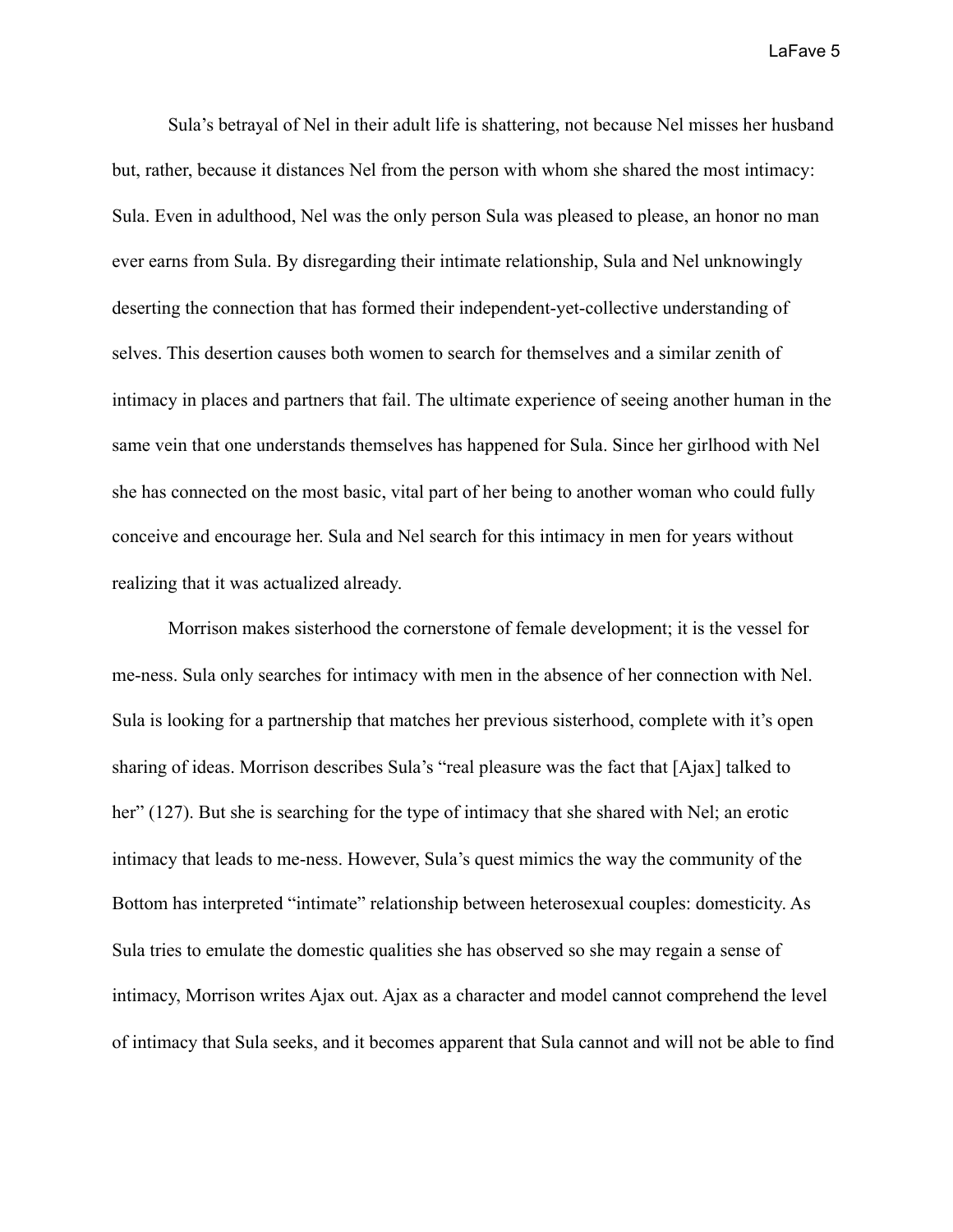a similar intimacy to what she experienced with Nel in childhood. Sula's search fails because Morrison understood that this relationship could not sustain Sula in the same way.

The book concludes with Nel's realization that, in the years since her husband and Sula's infidelity, it was her friend's companionship she missed the most: the utterance of "We was girls together," followed by the cry "girl, girl, girlgirlgirl" (Morrison 2004, 174). This moment before death, a re-lived climax of their erotic bond, begs the question: Why can these two characters coexist as girls but not women? Again, the answer is power. The liminal power each character derive from their intimacy was still much less than the social power they would grow into and be responsible for as women. "Girl" provides a much freer, non threatening image to the community; it allows for the two to unite and, without upsetting the norms, create themselves within their erotic power. This me-ness, however, if not regulated or brought back into the dominant discourse of the community, poses a threat. Though simply the aftermath of an autonomous girl, an autonomous woman, outside of the community's power, is a threat. However, it could also be argued that "girl" is the more innocent form, the part of being a woman that is in it's purest form before the communal notions of womanhood distort a person's understanding of themselves.

Morrison is very direct when she writes that Sula "had been looking all along for a friend, and it took her a while to discover that a lover was not a comrade and could never be - for a woman" (121). This level of comfort and me-ness is only available through womanhood or a knowledge of the erotic. Though Morrison's *Sula* was crafted before Audre Lorde's "The Use of the Erotic," it is clear that the two are in agreement of the particular significance of being woman and her relationship with various forms of herself. Both Sula and Nel understand and derive their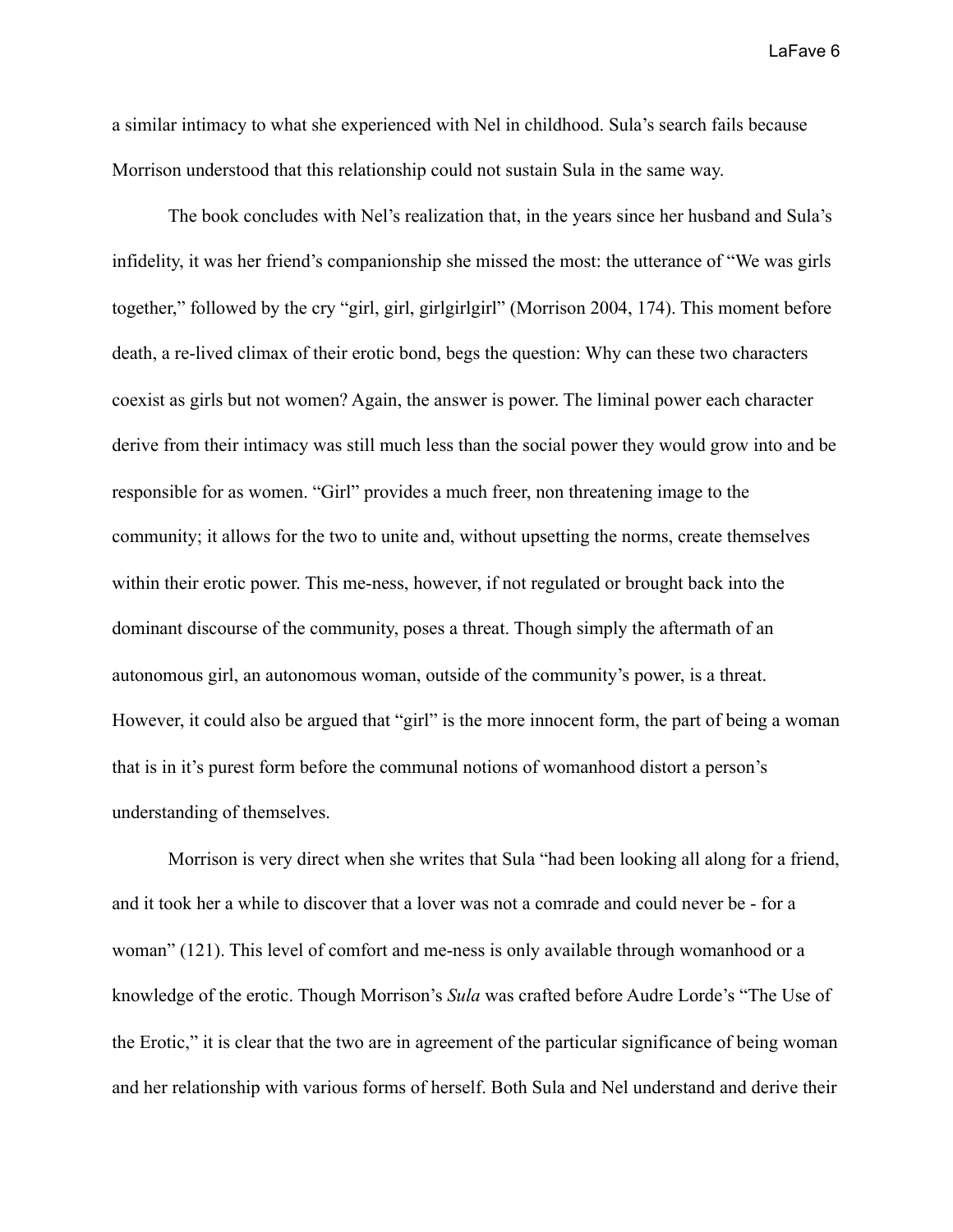power from their relationship with the erotic which formulates itself in the more common phrase, sisterhood. Nel was Sula's last conscious thought, a desire to tell Nel of what was to come with death. This moment is brief but demonstrates the intimate connection these two women share, how each one combine to create the erotic "self" of the other. Both Nel and Sula are products of their womanhood culturally and erotically. As Nel realizes after Sula's death, the intimacy she was looking to fill would never have been filled alone nor with the help of a man. This intimacy, like the hole the two dug by the riverside in their girlhood, needed to be filled together. Prince Charming never seemed to arrive—but he never needed to.